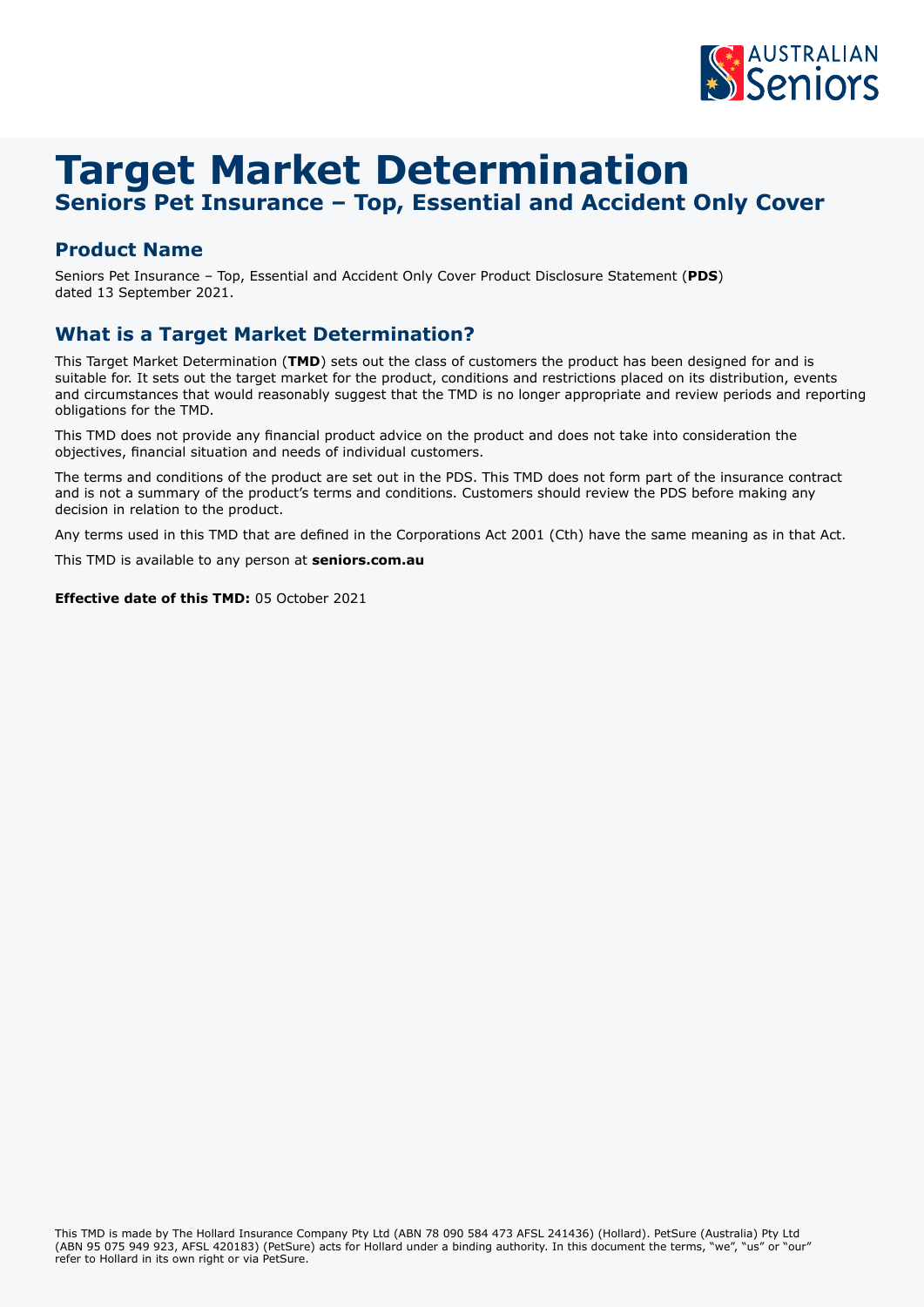

## **Product description and key attributes**

The product has been designed for people who want different choices of cover towards eligible veterinary expenses experienced by pet cats or dogs. The product has 3 levels of cover. These are briefly described below:

|                             | <b>Accident Only Cover</b>                                                                        | <b>Essential Cover</b>                                                                                               | <b>Top Cover</b>                                                                                                     |
|-----------------------------|---------------------------------------------------------------------------------------------------|----------------------------------------------------------------------------------------------------------------------|----------------------------------------------------------------------------------------------------------------------|
| <b>Cover Type</b>           | Cover for specified<br>accidental injuries only                                                   | Cover for both specified accidental injuries and illnesses                                                           |                                                                                                                      |
| <b>Benefit Percentage</b>   | Up to 80% of eligible<br>vet bills                                                                | Up to 75% of eligible<br>vet bills                                                                                   | Up to 80% of eligible<br>vet bills                                                                                   |
| <b>Annual Benefit Limit</b> | Up to \$8,000 per year                                                                            | Up to $$12,000$ per year                                                                                             | Up to $$12,000$ per year                                                                                             |
| <b>Sub-limits</b>           | Some condition related sub-<br>limits apply to conditions<br>such as cruciate ligament<br>surgery | Some condition related sub-<br>limits apply to conditions<br>such as tick paralysis and<br>cruciate ligament surgery | Some condition related sub-<br>limits apply to conditions<br>such as tick paralysis and<br>cruciate ligament surgery |
| Option(s)                   | Nil                                                                                               | Nil                                                                                                                  | Routine Care                                                                                                         |

Other key attributes of this product include:

- it does not provide comprehensive cover for preventative care costs and general pet maintenance costs like grooming and pet food; and
- cover is subject to annual limits, sub-limits, terms, conditions and exclusions. Examples of key exclusions include waiting period exclusions at the inception of a new policy and coverage exclusions for chronic pre-existing conditions.

## **Likely objectives, financial situation and needs of customers in the target market**

The likely objectives, financial situation and needs of customers in the target market is contribution towards eligible veterinary expenses, to help ensure their pet can receive appropriate treatment and to reduce the cost to the customer of that treatment.

## **Target market for the product**

The overall target market for the product applies to all levels of cover available. Each level of cover also has parameters which apply in addition to the overall target market.

#### **Overall target market**

| Who this product may be suitable for                       | Who this product may not be suitable for            |  |
|------------------------------------------------------------|-----------------------------------------------------|--|
| A person is in our target market for this product if they: | A person will not be in our target market if they:  |  |
| have a domestic dog, cat or hybrid that is legally         | have a pet which has sustained chronic pre-existing |  |
| available in Australia; and                                | conditions which are likely to require ongoing      |  |
| want cover towards the costs associated with               | veterinary treatment and want cover for those       |  |
| specified accidental injuries that their pet may           | treatment costs; or                                 |  |
| experience, such as injury suffered as a result            | want to cover the costs of treatment for illnesses  |  |
| of a motor vehicle accident, burn or electrocution         | or accidents not covered by this policy, or other   |  |
| and traumatic ligament or tendon injury.                   | maintenance costs associated with pet ownership.    |  |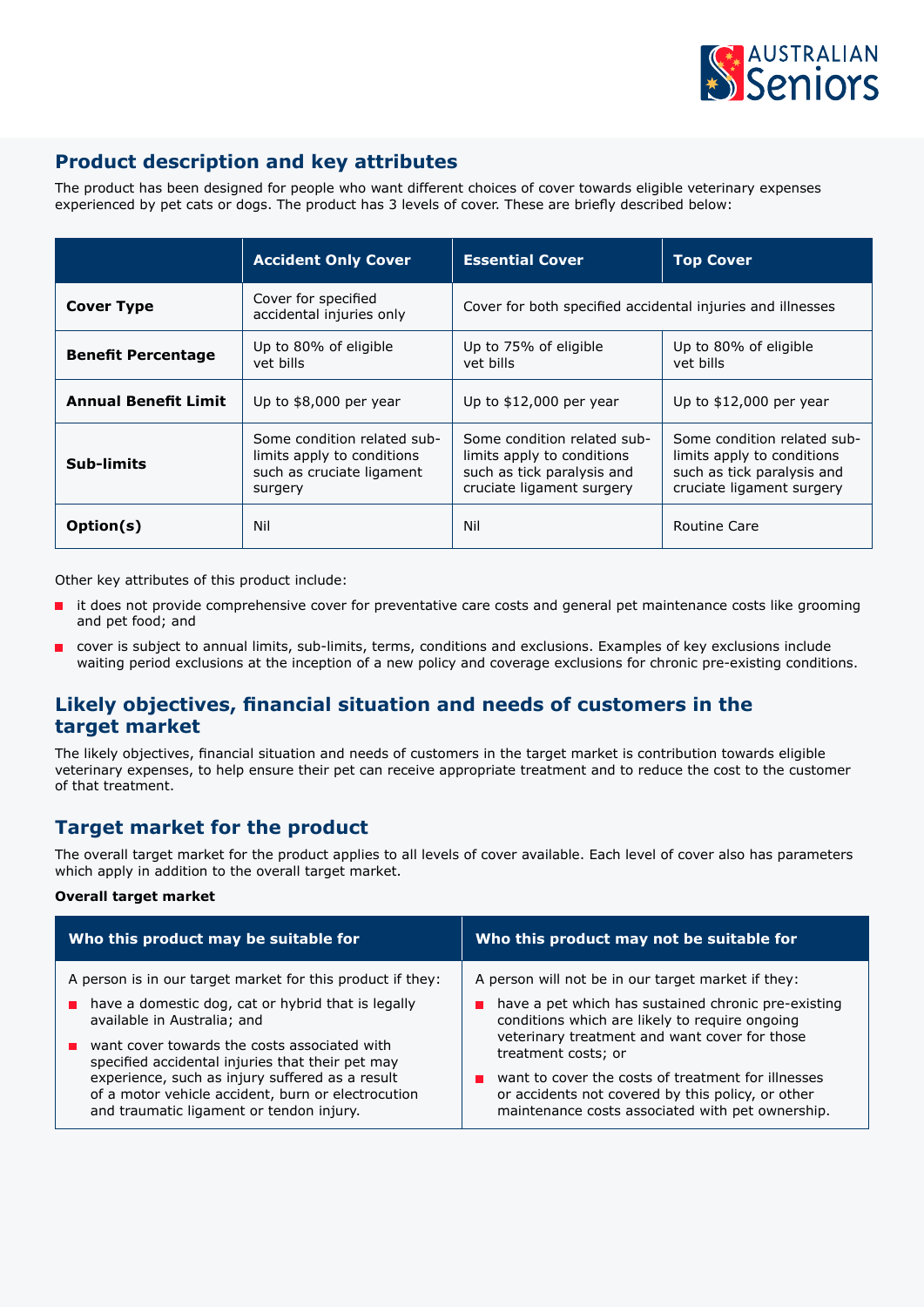

## **Target market for each level of cover**

In addition to the overall target market, these additional parameters apply based on the level of cover selected.

#### **Accident Only Cover (specified accidental injury only)**

| Who this level of cover may be suitable for                 | Who this level of cover may not be suitable for                                                                 |  |
|-------------------------------------------------------------|-----------------------------------------------------------------------------------------------------------------|--|
| A person is in our target market for this level of cover if | A person will not be in our target market for this level of                                                     |  |
| they want:                                                  | cover if they:                                                                                                  |  |
| up to 80% of their eligible veterinary expenses             | want cover for any illness that a pet may experience;                                                           |  |
| covered up to \$8,000 per policy period.                    | or                                                                                                              |  |
|                                                             | do not want sub-limits or want different sub-limits to<br>apply for treatment for cruciate ligament conditions. |  |

#### **Essential Cover (specified accidental injury and illness)**

| Who this level of cover may be suitable for                                                  | Who this level of cover may not be suitable for             |  |
|----------------------------------------------------------------------------------------------|-------------------------------------------------------------|--|
| A person is in our target market for this level of cover if                                  | A person will not be in our target market for this level of |  |
| they want:                                                                                   | cover if they:                                              |  |
| cover towards the costs associated with treating a                                           | do not want sub-limits or want different sub-limits         |  |
| range of illnesses, such as cancer treatments and                                            | to apply for treatment for tick paralysis or cruciate       |  |
| other temporary and chronic conditions; and                                                  | ligament conditions.                                        |  |
| up to 75% of their eligible veterinary expenses<br>covered up to \$12,000 per policy period. |                                                             |  |

#### **Top Cover (specified accidental injury and illness)**

| Who this level of cover may be suitable for                                                  | Who this level of cover may not be suitable for             |  |
|----------------------------------------------------------------------------------------------|-------------------------------------------------------------|--|
| A person is in our target market for this level of cover if                                  | A person will not be in our target market for this level of |  |
| they want:                                                                                   | cover if they:                                              |  |
| $\blacksquare$ cover towards the costs associated with treating a                            | do not want sub-limits or want different sub-limits         |  |
| range of illnesses, such as cancer treatments and                                            | to apply for treatment for tick paralysis or cruciate       |  |
| other temporary and chronic conditions; and                                                  | ligament conditions.                                        |  |
| up to 80% of their eligible veterinary expenses<br>covered up to \$12,000 per policy period. |                                                             |  |

#### **Option: Routine Care**

| Who this optional cover may be suitable for               | Who this optional cover may not be suitable for           |  |
|-----------------------------------------------------------|-----------------------------------------------------------|--|
| A person is in our target market for this option if they: | A person will not be in the target market for this option |  |
| want a limited amount reimbursed for specified            | if they:                                                  |  |
| preventative treatments and ownership costs like          | do not want reimbursement for these specified             |  |
| desexing, microchipping or heartworm control.             | preventative treatments and ownership costs.              |  |

### **Consistency between the product and target market**

This product will likely meet the likely objectives, financial situation and needs of the target market because it addresses the needs of customers in the target market to reduce the costs of eligible veterinary expenses.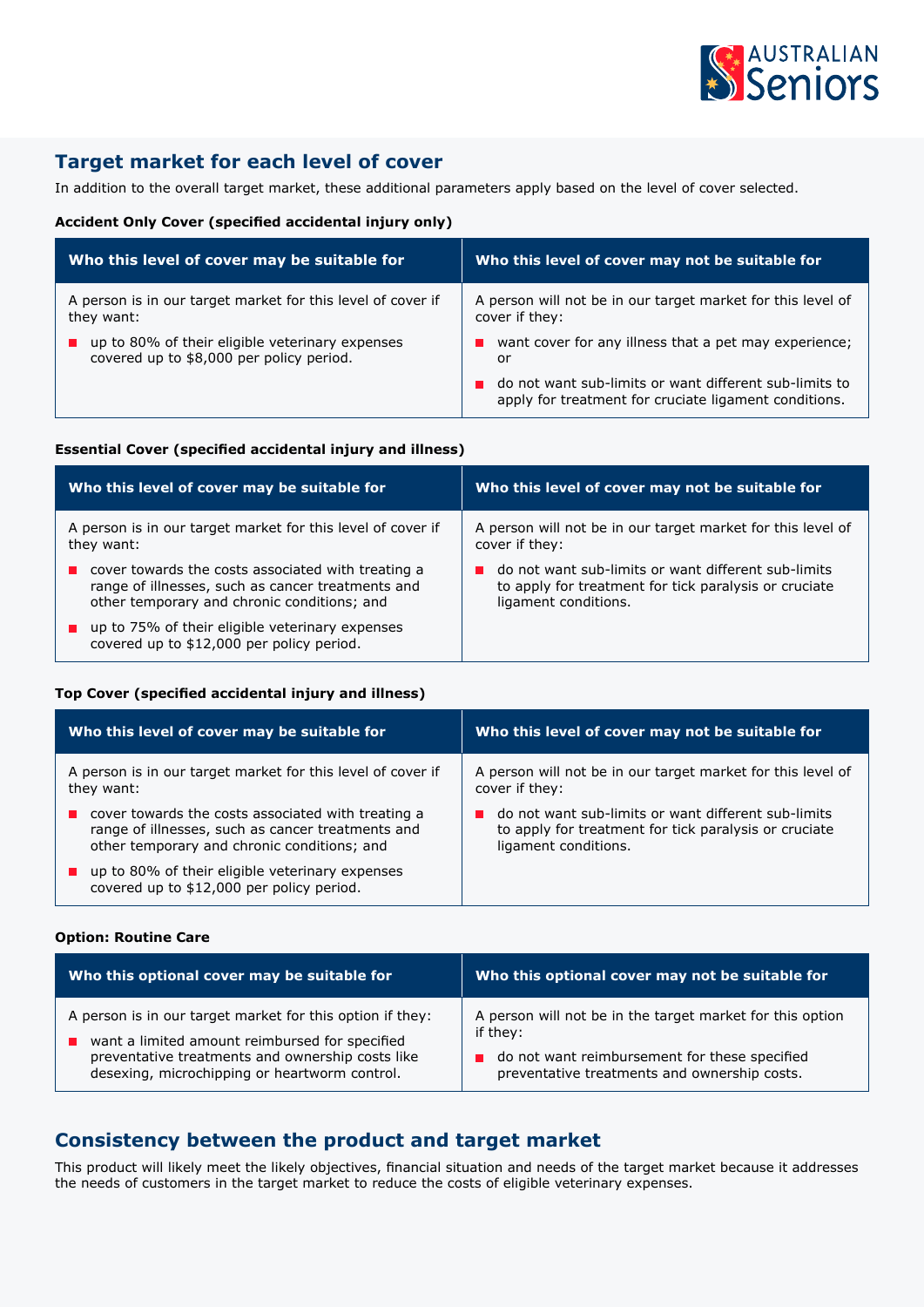

## **Distribution conditions**

This product is distributed through:

- calling the Australian Seniors call centre; or
- visiting the website of Australian Seniors; or
- visiting a retail store of Australian Seniors; or
- visiting the website or calling the contact centre of an Australian Seniors authorised distribution partner.

Please note: Accident Only Cover is only available to renewing customers.

All enquiries made online use a quotation tool which ask the customer to answer a series of questions before finalising a quote. Customers seeking a quote via the phone will be asked a series of questions from a system-based script by a trained operator. The response to these questions will determine if the customer meets the eligibility criteria, which align with the description of the target market set out above. A sale will not progress if these eligibility criteria are not met.

All call centre representatives are provided with adequate training and their sales are routinely monitored by us to ensure that they sell the product only to customers who are in the target market.

We also have arrangements in place with Australian Seniors Insurance Agency, a trading name of Greenstone Financial Services Pty Ltd (ABN 53 128 692 884, AFSL 343079) (GFS), for ensuring that the product is distributed in accordance with this TMD.

## **Reviewing this document**

#### **Periodic review**

We will review this TMD within 24 months from its commencement date and subsequently every 24 months thereafter.

#### **Review triggers**

We will also review this TMD if there are events or circumstances that reasonably suggest that the TMD is no longer appropriate. The triggers for this review may arise from:

- any material changes being made to the product coverage, pricing methodology, underwriting or eligibility criteria or its method of claims assessment and settlement;
- any material changes to methods of distribution;
- changes in law or regulatory guidance or industry code which may materially affect the terms of cover or distribution or regulatory feedback or concerns raised to suggest the TMD may no longer be appropriate;
- identification of systemic issues and findings, produced from quality assurance or governance processes, that may indicate an issue with the product or the appropriateness of the TMD;
- any occurrence of a significant dealing outside of the target market;
- compliance incidents and breaches that may indicate an issue with the product and the appropriateness of the TMD; or
- material deviations developing in the customer value metrics that track:
	- financial performance of the product;
	- product desirability;
	- benefit attained from the product by customers;
	- overall claims experience;
	- number and type of complaints received; and
	- customer feedback received.